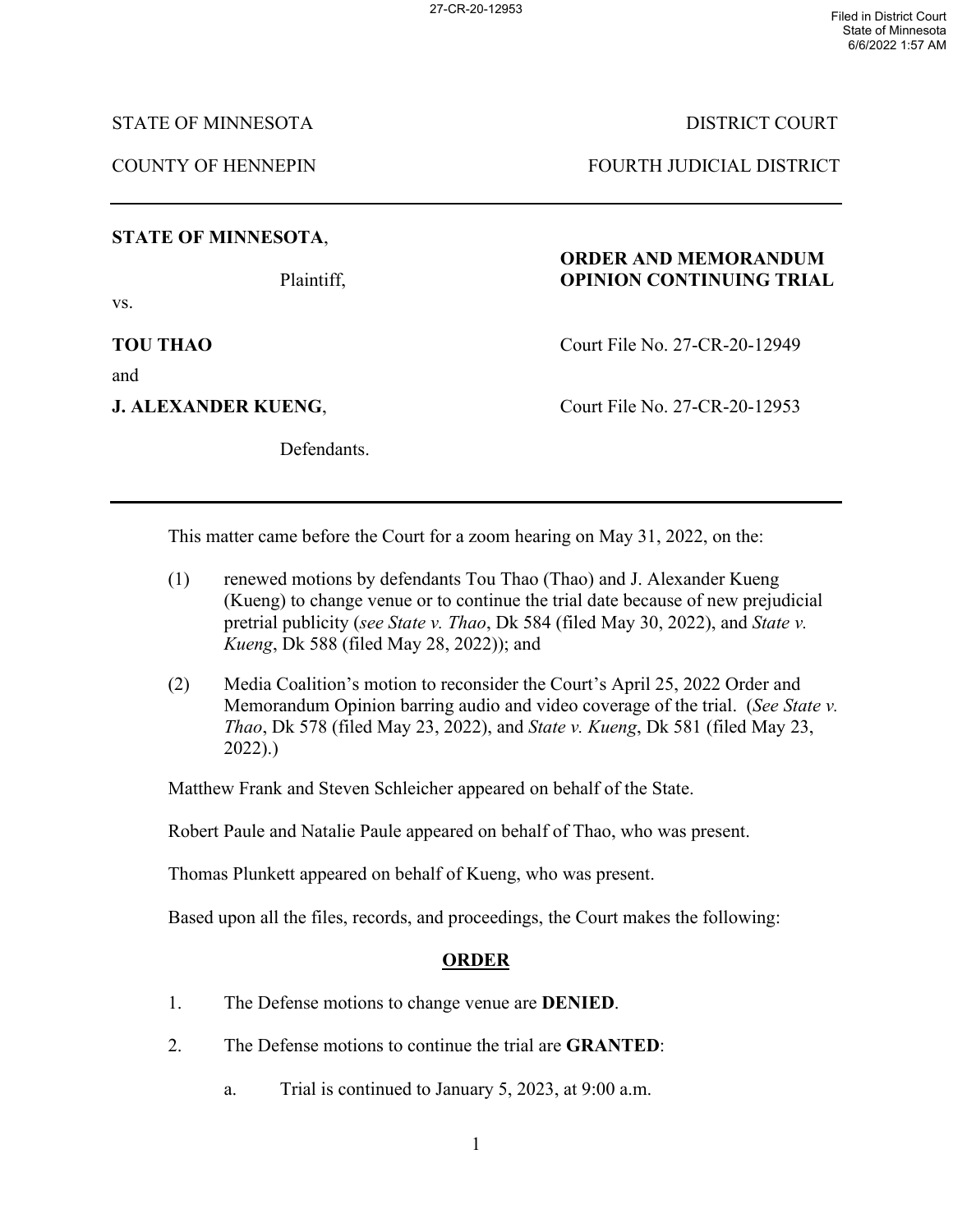- b. Motions *in limine* will be heard January 5-6, 2023.
- c. Jury selection will begin January 9, 2023, at 9:00 a.m.
	- i. Each Defendant will have five peremptory strikes and the State will have six peremptory strikes.
	- ii. Jury selection will be by individual selection as required by Minn. R. Crim. P. 26.02 subd. 4(2)(b).
	- iii. Questionnaires shall be sent out to a new panel of jurors on or about September 1, 2022.
- d. Opening statements and presentation of evidence will begin January 30, 2023.
- 3. Trial will be in Courtroom C-1856. At least eighteen spectator seats will be available in the courtroom: two for the media, four for members of the Floyd family, six for members of the Defendants' families, and six for members of the general public. No electronic devices will be allowed on the  $18<sup>th</sup>$  floor or in the general public overflow courtroom, except for devices used by court staff, jurors, attorneys and staff for the parties, and defendants.
- 4. There will be an overflow courtroom for credentialed media and an overflow courtroom for the general public. Court administration may combine the overflow courtrooms if one courtroom can accommodate the demand for seating.
- 5. The Media Coalition's motion to reconsider the Court's April 25, 2022 order barring audio and video coverage of the trial is **DENIED**:
	- a. The Media Coalition's motion to reconsider may be renewed closer to the trial date if there is a significant change in circumstances or a relevant change in law or court rules.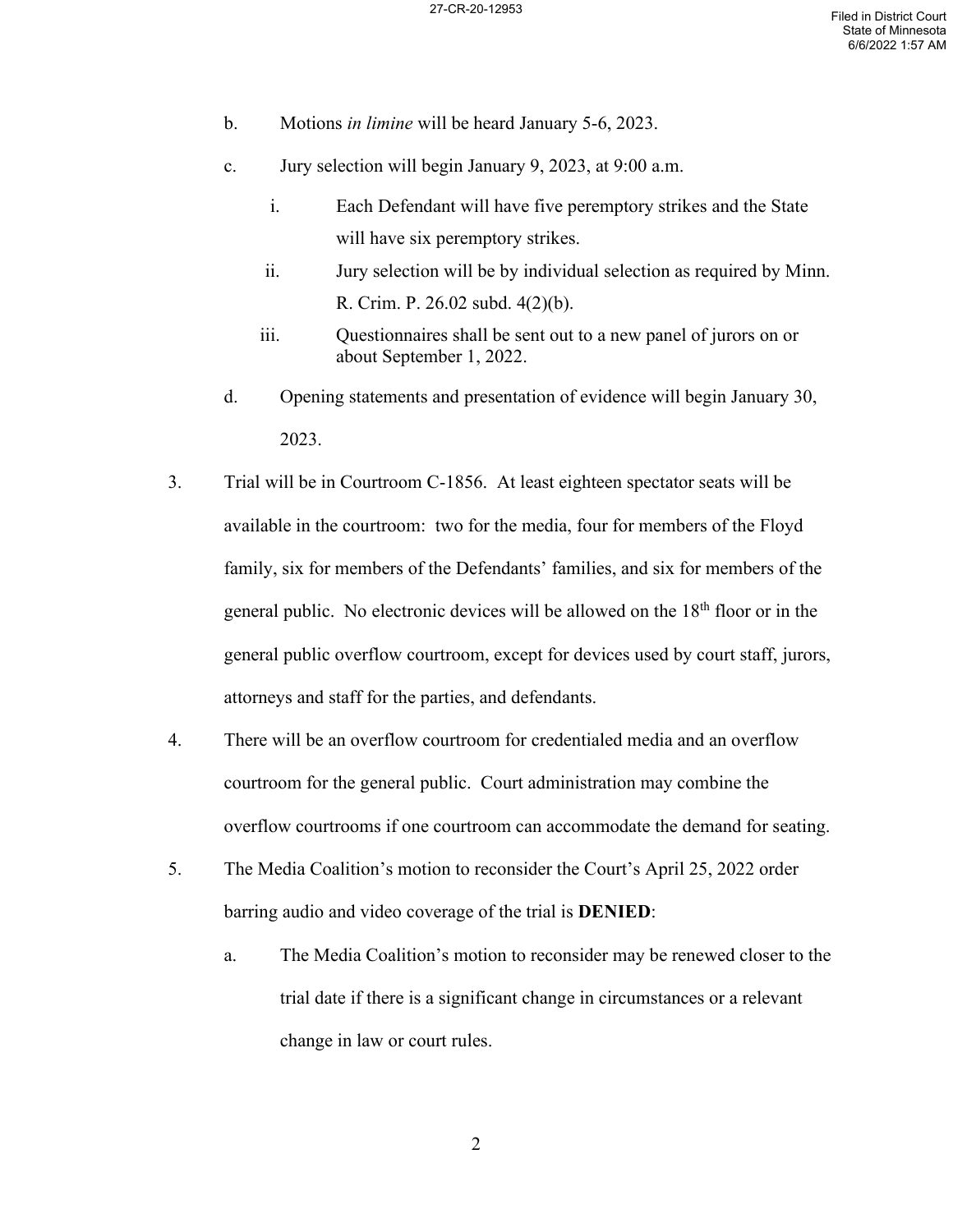- b. The request of the American Civil Liberties Union to file an amicus letter brief (*see State v. Kueng*, Dk 582, filed May 24, 2022) is **GRANTED**.
- 6. The Court will not accept any negotiated plea agreements unless a change-of-plea hearing is scheduled not more than 15 days after the sentencing proceedings in the Defendants' pending federal civil rights cases, *United States v. Tou Thao (2) & J. Alexander Kueng (3)*, Case No. 21-cr-108 (2-3) (PAM/TNL).
- 7. All other trial management orders and scheduled deadlines consistent with this Order shall remain in effect.
- 8. The attached Memorandum Opinion is incorporated herein.

### **BY THE COURT:**

tSabil j

\_\_\_\_\_\_\_\_\_\_\_\_\_\_\_\_\_\_\_\_\_\_\_\_\_\_\_\_\_\_ 21:13:47 -05'00' Digitally signed by Cahill, Peter Date: 2022.06.05

Peter A. Cahill Judge of District Court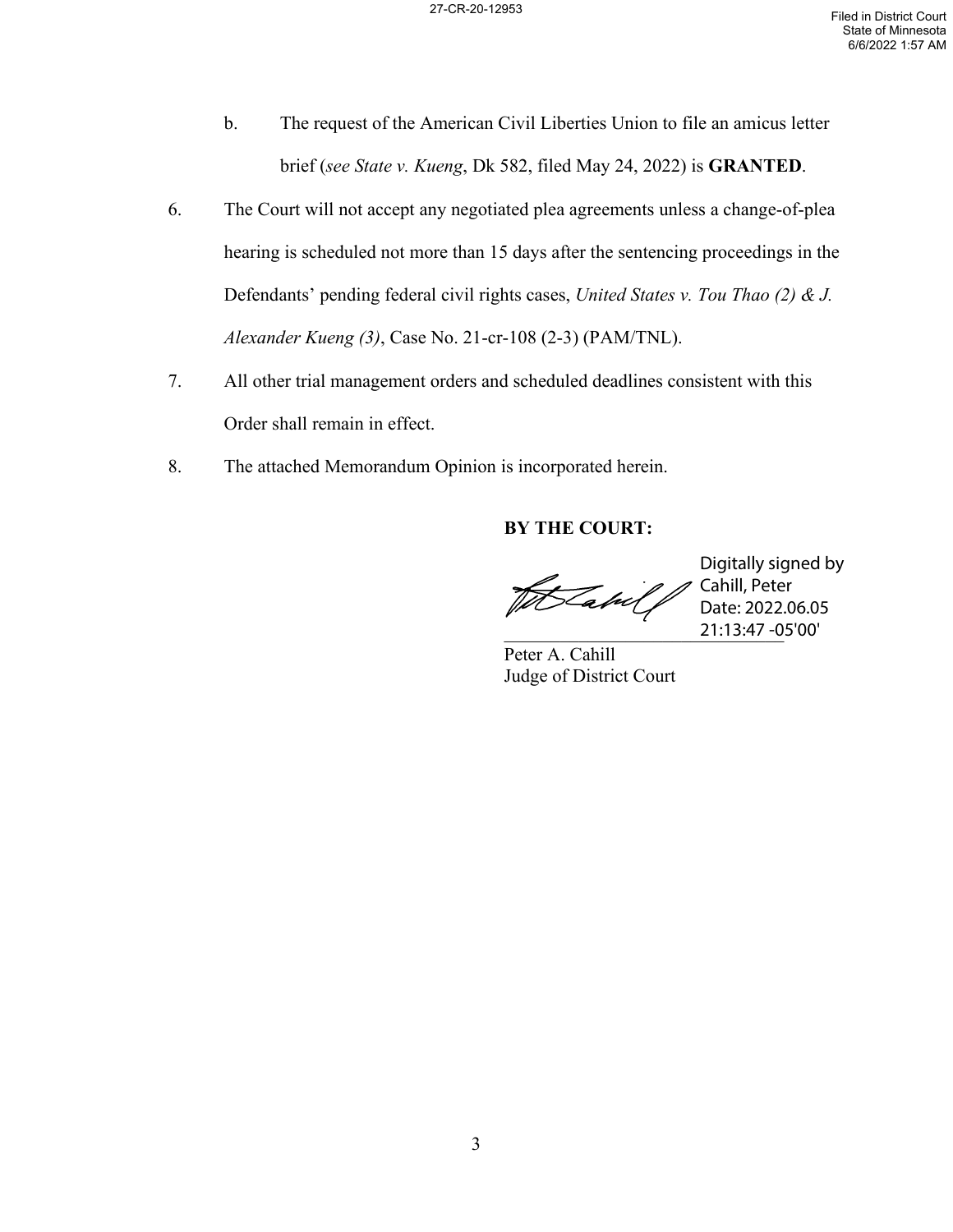#### **MEMORANDUM**

#### **I. CHANGE OF VENUE**

The United States Constitution guarantees criminal defendants the right to a "public trial, by an impartial jury of the State and district" in which the crime was committed. U.S. Const. Amend. VI. Minnesota's Constitution likewise guarantees criminal defendants the right to a "public trial by an impartial jury of the county or district wherein the crime shall have been committed." Minn. Const. Art. I, § 6; *see also* Minn. R. Crim. P. 24.01 ("case must be tried in the county where the offense was committed unless these rules direct otherwise").

Under the Rules of Criminal Procedure, trial courts are permitted to transfer venue to another county if "potentially prejudicial material creates a reasonable likelihood that a fair trial cannot be had." Minn. R. Crim. P. 24.03 subd. 1, 25.02 subd. 3. The decision whether to transfer venue lies in this Court's "wide discretion." *State v. Kinsky*, 348 N.W.2d 319, 323 (Minn. 1984); *State v. Fratzke*, 354 N.W.2d 402, 406 (Minn. 1984). If venue is changed, the case must be transferred to another county or district within the State of Minnesota. Minn. R. Crim. P. 24.03 subd. 2.

Kueng maintains:

Mr. Floyd's death, the criminal charging of Mr. Kueng et al and the riots had more media coverage in the Minneapolis/St. Paul area than any event in its history. There was saturation news coverage in the Star Tribune and Pioneer Press and the three TV networks. Nationwide, new coverage was more extensive than any story in fifty years. (Footnote omitted.)

Kueng Fourth Motion for Change of Venue or Continuance, at 2.

Not all media publicity is potentially prejudicial and prospective jurors cannot be presumed to be partial solely due to exposure to pretrial publicity. *Kinsky*, 348 N.W.2d at 323; *see also State v. Warren*, 592 N.W.2d 440, 447 (Minn. 1999) ("The mere fact that a juror has been exposed to pretrial publicity is insufficient to show prejudice."); *accord Skilling v. United*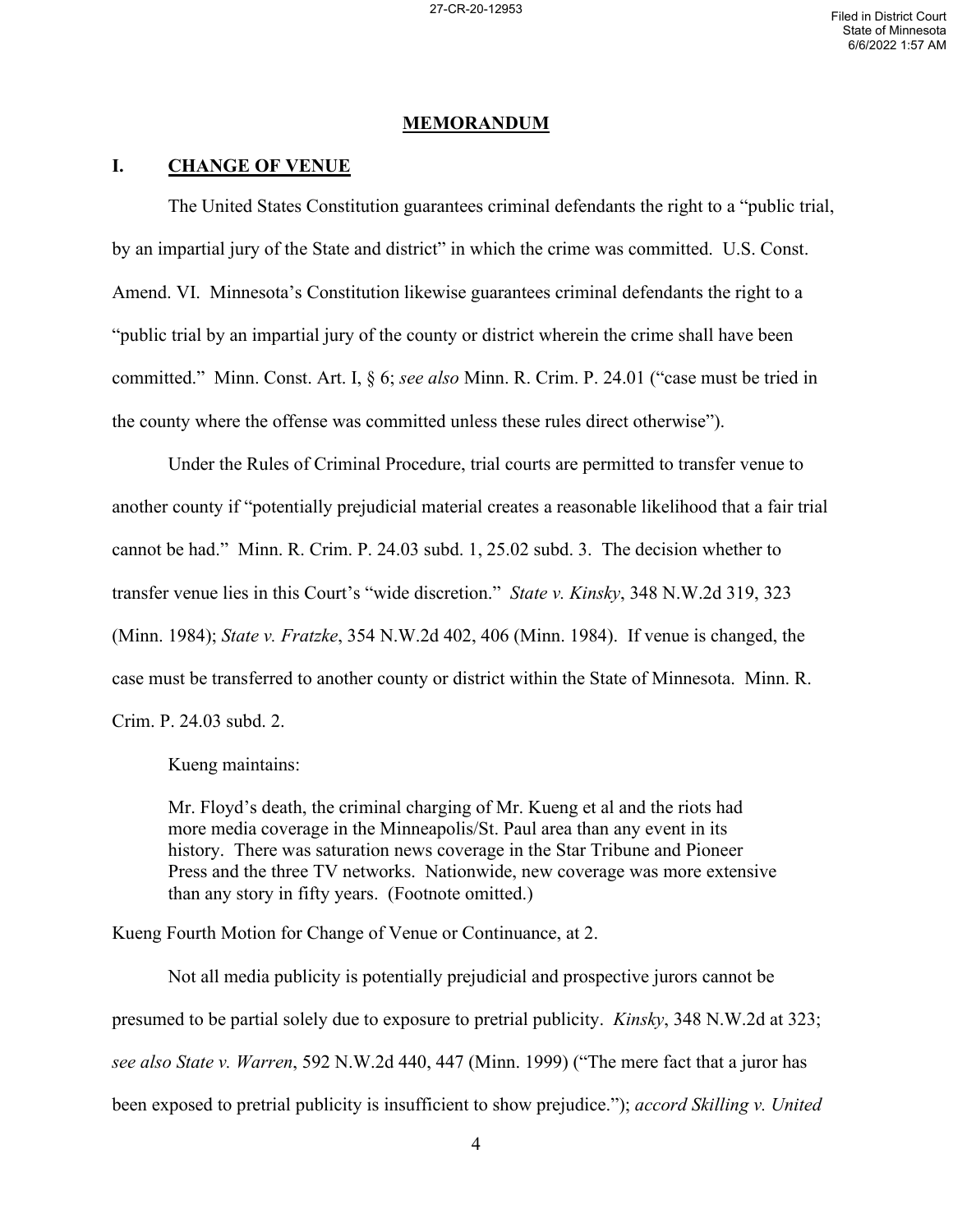*States*, 561 U.S. 358, 384, 399 (2010) ("pretrial publicity – even pervasive, adverse publicity – does not inevitably lead to an unfair trial"; jurors "need not enter the box with empty heads in order to determine the facts impartially). As the United States Supreme Court has explained, juror exposure to news accounts of a crime does not presumptively deprive a defendant of due process because "[p]rominence does not necessarily produce prejudice, and juror *impartiality* . . . does not require *ignorance*." *Skilling*, 561 U.S. at 381 (emphasis in original).

As noted in prior rulings, in these cases as well as in *State v. Chauvin*, 27-CR-20-12646, this Court does not find that a change of venue would ameliorate any pernicious effects of pretrial publicity that may have been prejudicial. While the Court agrees that there has been "saturation news coverage" in the Twin Cities in print and broadcast media over the past two years since the events of May 25, 2020, Defendants ignore that that these events have had saturation news coverage throughout the entire State of Minnesota – not to mention nationally<sup>[1](#page-4-0)</sup> -as well. Nonetheless, Defendants have not developed any factual record and presented to this Court any firm basis upon which this Court might conclude there exist other counties in this State that have been substantially less impacted by the pervasive, saturation publicity George Floyd's death on May 25, 2020 and these cases have received. For example, searches on June 4, 2022 of the following search terms in selected Minnesota and national media entities yielded the following results:

<span id="page-4-0"></span><sup>1</sup> For example, Court TV reported more than 400,000 viewers tuned in to watch the jury verdicts in the *Chauvin* trial on April 20, 2021, the "most watched day" since Court TV's "reboot" two years earlier. [https://www.nexttv.com/news/court-tv-sees-record-audience-for](https://www.nexttv.com/news/court-tv-sees-record-audience-for-chavin-verdict)[chavin-verdict](https://www.nexttv.com/news/court-tv-sees-record-audience-for-chavin-verdict) Other articles reported the high levels of viewer interest in television coverage throughout the *Chauvin* trial, *see, e.g.*, [https://www.nytimes.com/live/2021/04/07/us/derek](https://www.nytimes.com/live/2021/04/07/us/derek-chauvin-trial#derek-chauvin-trial-ratings)[chauvin-trial#derek-chauvin-trial-ratings,](https://www.nytimes.com/live/2021/04/07/us/derek-chauvin-trial#derek-chauvin-trial-ratings) and more than 23 million Americans reportedly watched the *Chauvin* verdicts on 11 networks other than Court TV, according to Nielsen data. *See* [https://minnesota.cbslocal.com/2021/04/22/nielsen-at-least-23-2-million-watched-verdict-in](https://minnesota.cbslocal.com/2021/04/22/nielsen-at-least-23-2-million-watched-verdict-in-derek-chauvin-trial/)[derek-chauvin-trial/.](https://minnesota.cbslocal.com/2021/04/22/nielsen-at-least-23-2-million-watched-verdict-in-derek-chauvin-trial/) [Note: all referenced articles accessed June 4, 2022.]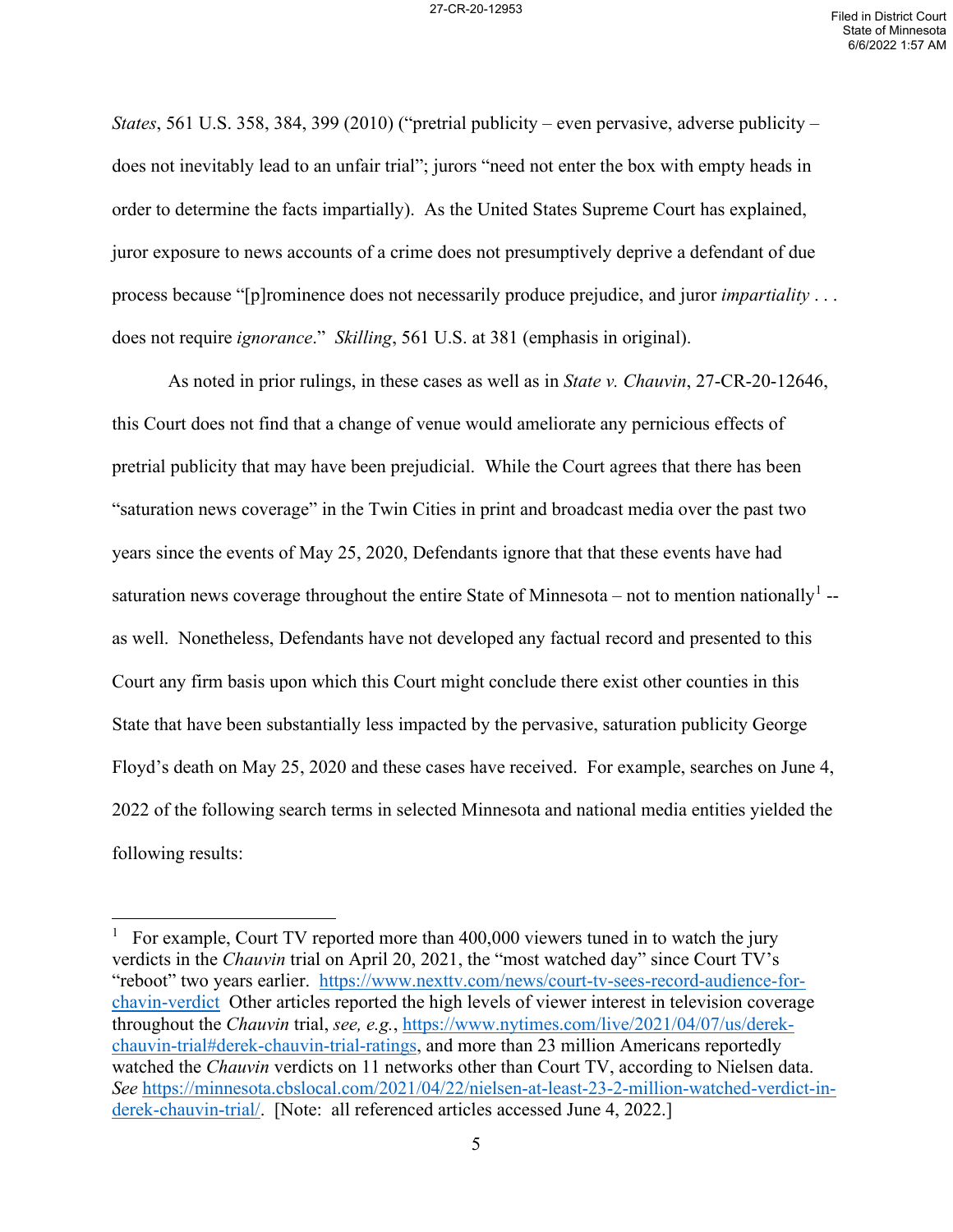| Search<br>Term                | Selected Minnesota Media <sup>2</sup> |                                  |                                      |                |                             |            | Selected National Media |                    |       |
|-------------------------------|---------------------------------------|----------------------------------|--------------------------------------|----------------|-----------------------------|------------|-------------------------|--------------------|-------|
|                               | Mpls<br><b>Star</b><br>Tribune        | Duluth<br><b>News</b><br>Tribune | Rochester<br>Post<br><b>Bulletin</b> | Fargo<br>Forum | <b>Brainerd</b><br>Dispatch | <b>MPR</b> | New<br>York<br>Times    | Washington<br>Post | NPR   |
| "George<br>Floyd"             | 3,892                                 | 19,232                           | 45,181                               | 22,918         | 17,966                      | 3,830      | 22,694                  | 841                | 4,560 |
| "Derek<br>Chauvin"            | 1,070                                 | 7,281                            | 13,275                               | 6,285          | 6,287                       | 977        | 785                     | 219                | 618   |
| "Kueng"                       | 288                                   | 105                              | 107                                  | 104            | 102                         | 296        | 105                     | 61                 | 880   |
| "Tou<br>Thao $"$ <sup>3</sup> | 3,155                                 | 67,656                           | 190,416                              | 90,696         | 69,587                      | 259        | 87                      | 11                 | 83    |

Because media coverage of these cases has been extensive throughout the entire state, a

change of venue will not cure any jury pool taint created by any prejudicial pretrial publicity,

whether the jury pool is from Hennepin or another county. Indeed, the Minnesota Supreme

<span id="page-5-0"></span><sup>2</sup> The searches were run in the Rochester Post Bulletin because Kueng mentions Olmsted County as a suggested venue for the trial. Kueng Fourth Motion for Change of Venue or Continuance, at 1. Although Kueng also suggests changing venue to Dakota County, Dakota County, as part of the immediate Twin Cities metropolitan area, has essentially the same local broadcast media coverage as Hennepin County and Kueng has failed to provide any information suggesting that readership rates of the Minneapolis Star Tribune or the St. Paul Pioneer Press newspapers are materially lower in Dakota County than the readership rates of those papers in Hennepin County. The searches were run in the Duluth News Tribune, Fargo [ND] Forum – the local paper serving the Fargo-Moorhead metro area – and the Brained Dispatch because Thao mentioned St. Louis, Clay, and Crow Wing Counties, the counties served by those newspapers, as suggested venues for the trial in his Notice of Motion and Motion for Change of Venue, filed Aug. 28, 2020 in *State v. Thao*, Dk 110.

<span id="page-5-1"></span> $3$  The totals reported in all five of the Minnesota newspapers appear anomalous, and likely include references to many named "Tou Thao" other than the former Minneapolis police officer charged in the death of George Floyd, one of the co-defendants in this joint trial. The Twin Cities has the largest urban Hmong enclave in the Unites States: census data show 81,000 of the total United States Hmong population of 327,000 as of 2019 living in the Twin Cities. *See, e.g.*, [https://www.npr.org/2020/06/04/868978380/for-one-immigrant-community-george-floyds](https://www.npr.org/2020/06/04/868978380/for-one-immigrant-community-george-floyds-death-isn-t-just-about-black-and-white)[death-isn-t-just-about-black-and-white;](https://www.npr.org/2020/06/04/868978380/for-one-immigrant-community-george-floyds-death-isn-t-just-about-black-and-white) [https://www.pewresearch.org/social-trends/fact](https://www.pewresearch.org/social-trends/fact-sheet/asian-americans-hmong-in-the-u-s/)[sheet/asian-americans-hmong-in-the-u-s/](https://www.pewresearch.org/social-trends/fact-sheet/asian-americans-hmong-in-the-u-s/) (accessed June 4, 2022). A search shows about 80 people named "Tou Thao" (with a few variant spellings) living in Minnesota. *See* <https://www.spokeo.com/Tou-Thao/Minnesota>(accessed June 4, 2022).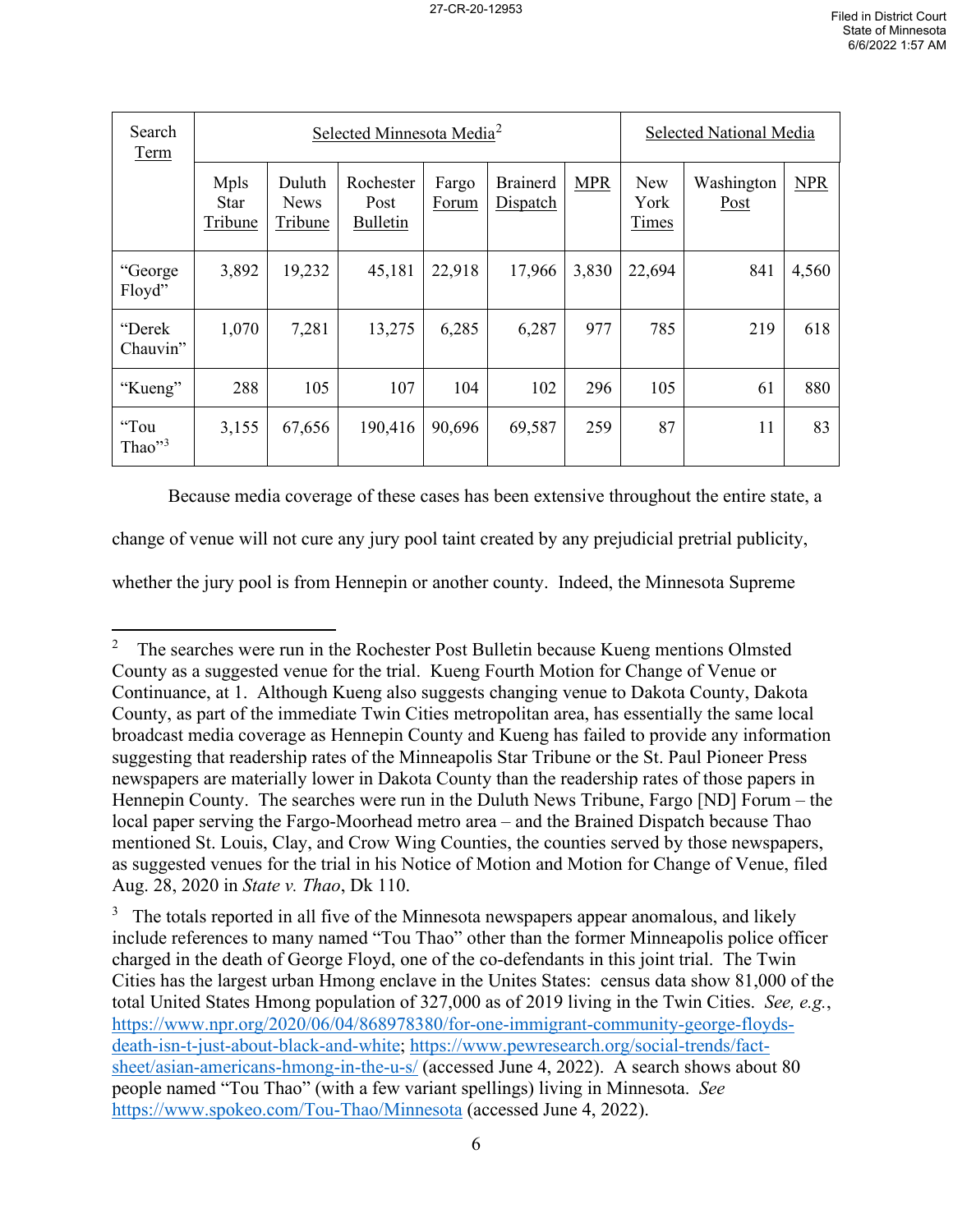Court has consistently affirmed district courts' denials of a change of venue when, as here, pretrial coverage has affected the entire state. *See, e.g.*, *State v. Parker*, 901 N.W.2d 917, 922 (Minn. 2017) (affirming denial of venue change where because so much pretrial publicity had been disseminated over the internet "people in every corner" of Minnesota "could have been exposed to" pretrial publicity); *State v. Blom*, 682 N.W.2d 578, 608 (Minn. 2004) (affirming denial of venue change where "nowhere in the state would [defendant] face a jury unexposed to publicity about the case"); *Thompson v. State*, 183 N.W.2d 771, 772 (Minn. 1971) ("In a case of such notoriety, publicity extends throughout the state.").

In any event, a prospective juror's exposure to pretrial publicity does not alone create a reasonable likelihood of an unfair trial. *See Kinsky*, 348 N.W.2d at 323 ("Prospective jurors cannot be presumed partial solely on the ground of exposure to pretrial publicity."); *Fratzke*, 354 N.W.2d at 406 ("The fact that a case generates widespread publicity does not require a trial court to grant a change of venue."). Instead, the issue is whether a prospective juror can set aside his or her impressions or opinions based on pretrial publicity, be fair and impartial, and render an impartial verdict. *Kinsky*, 348 N.W.2d at 323-24; *Parker*, 901 N.W.2d at 924-25; *State v. Fairbanks*, 842 N.W.2d 297, 302 (Minn. 2014); *Blom*, 682 N.W.2d at 608; *Warren*, 592 N.W.2d at 447-448 (affirming denial of defendant's motion to change venue where 14 of the 15 jurors had read newspaper accounts or seen accounts of the charged crime on television); *Fratzke*, 354 N.W.2d at 406 ("What matters is whether the publicity is of a type that is prejudicial to the defendant and whether it affects the minds of the specific jurors involved in the case.").

The Court notes the extensive measures taken in connection with the *Chauvin* trial and which the Court is also following with respect to the joint trial of Defendants Thao and Kueng to

7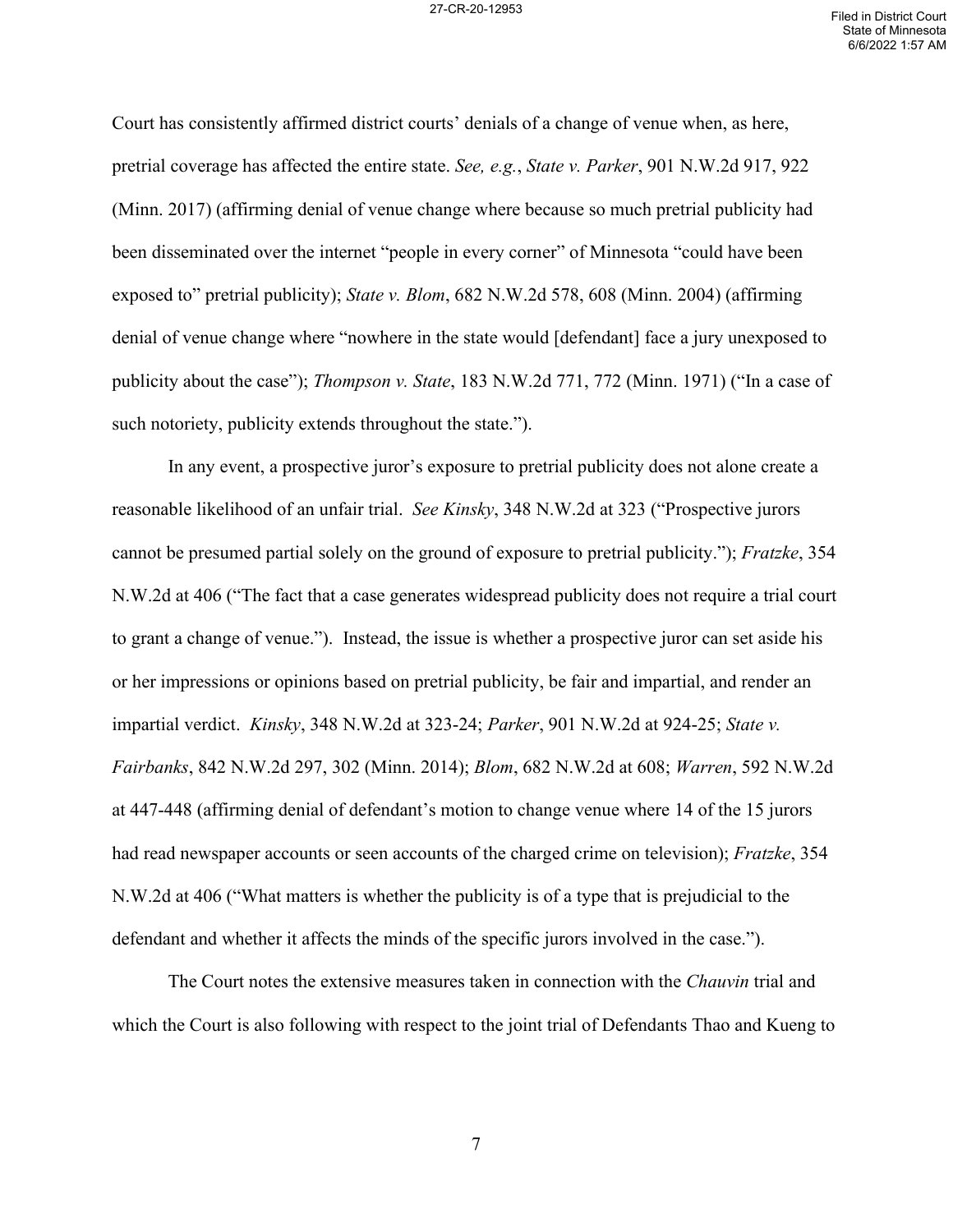empanel a fair and impartial jury despite the pervasive pretrial publicity. For example, in the *Chauvin* trial:

- (1) In contrast to the panel of 30 prospective jurors who would typically comprise the panel in a second-degree murder trial in the Hennepin County District Court, the Jury Office summonsed more than 500 prospective jurors from which a panel of 326 was ultimately drawn who completed juror questionnaires.
- (2) Unlike the typical second-degree murder case in which juror questionnaires might not be employed at all and, even if used, would only be completed by members of the jury panel and provided to trial counsel at the start of trial, in *Chauvin*, the summonsed prospective jurors were sent a 14-page questionnaire containing more than 100 questions (including subparts). Those questionnaires were completed during December 2020 and January 2021 and were provided to trial counsel more than a month before the start of jury selection on March 9, 2021.
- (3) Prospective jurors were questioned individually, in the manner prescribed for voir dire in first-degree murder cases pursuant to Minn. R. Crim. P. 26.02 subd.  $4(3)(d)$ , rather than as a panel pursuant to Minn. R. Crim. P. 26.02 subd.  $4(b)$ , which ordinarily would have been the process given the charges.<sup>[4](#page-7-0)</sup>
- (4) The Court judiciously excused prospective jurors for cause at rates far exceeding the rate in more typical cases with far less extensive publicity, with 33 of the first 131 panel members being excused for cause based on their completed

<span id="page-7-0"></span><sup>4</sup> As noted in the Order, this Court also ordered individual voir dire pursuant to Minn. R. Crim. P. 26.02 subd.4(2)(b) in view of the significant possibility of exposure to prejudicial pretrial publicity.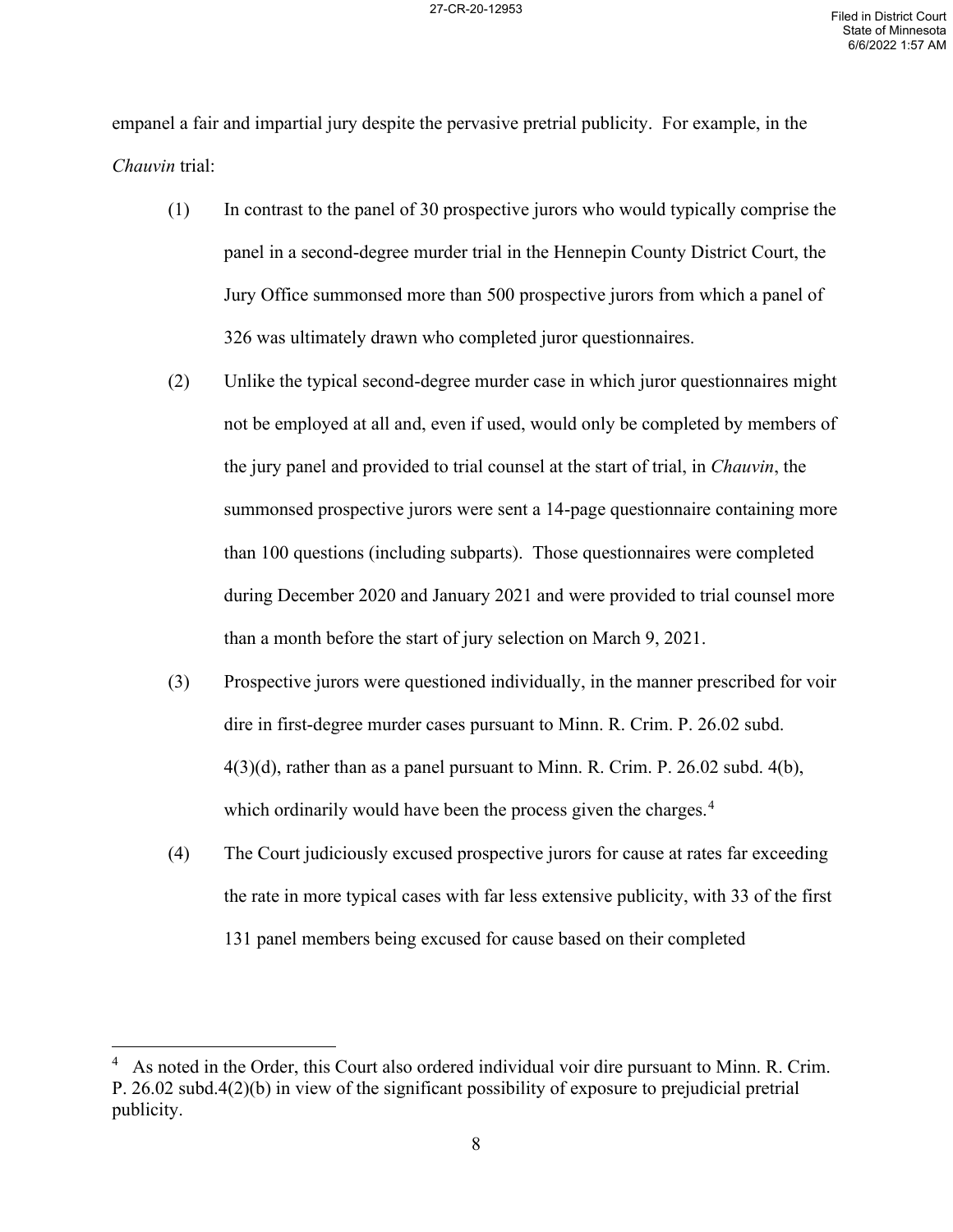questionnaire on the joint motion of the parties prior to questioning and 39 more being excused for cause after their individual voir dire.

- (5) The Court afforded trial counsel the opportunity for extensive voir dire of individual jurors. A total of 70 prospective jurors were questioned over the course of ten and a half days, from March 9-23, 2021.
- (6) The last juror selected was prospective juror number 131. The parties did not use all the peremptory challenges they were afforded, with the Defense having used only 14 of its 18 peremptory challenges and the State having used only 8 of its 10 peremptory challenges when the final juror was selected.<sup>[5](#page-8-0)</sup>

The Court has adopted the same approach in the lead-up to the joint trial of Defendants Thao and Kueng. Once, again, the Jury Office summonsed more than 500 prospective jurors and sent out juror questionnaires in December 2021. These juror questionnaires were more extensive even than the questionnaires used in the *Chauvin* trial: a 17-page questionnaire with more than 125 questions (including subparts). The final panel was comprised of 265 prospective jurors and trial counsel were provided the completed questionnaires on April 25, seven weeks prior to the scheduled start of trial.

By virtue of the Court's order today, continuing the joint trial date to January 2023, by the time of trial:

- (1) more than two and one-half years will have elapsed since the events of May 25, 2020;
- (2) more than more than twenty months will have elapsed since the jury verdict in the *Chauvin* trial;

<span id="page-8-0"></span><sup>5</sup> The inference that a defendant was satisfied that the jurors selected were unbiased may fairly be drawn if the Defense had unused peremptory challenges. *See Fairbanks*, 842 N.W.2d at 303; *Warren*, 592 N.W.2d at 448; *State v. Brom*, 463 N.W.2d 758, 761 (1990).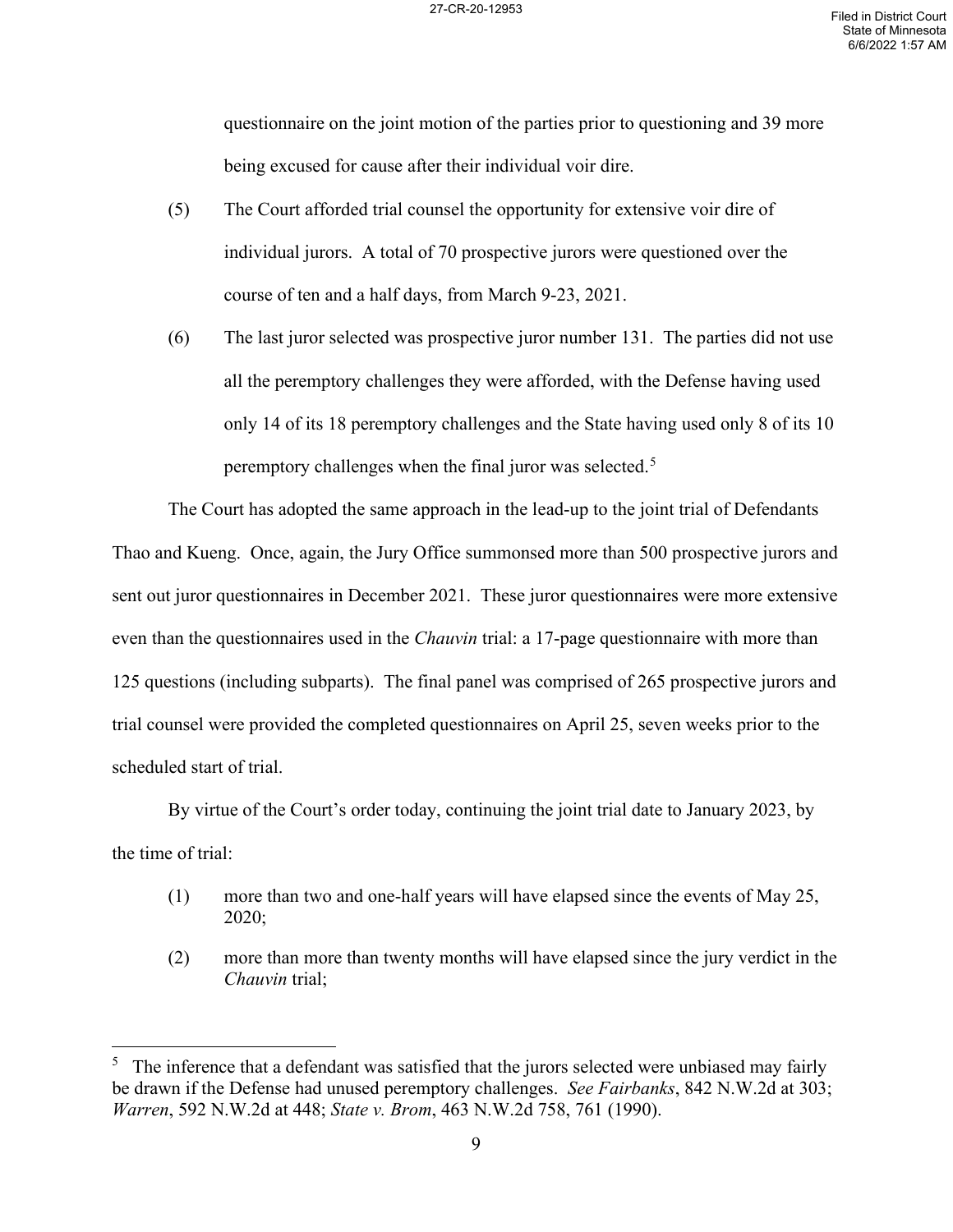- (3) almost eleven months will have elapsed since the jury verdict in these Defendants' federal civil rights trial; and
- (4) the Court anticipates at least four and perhaps as many as six months will have elapsed since these Defendants are sentenced on their convictions in their federal civil rights cases.

Again, the Jury Office will be summonsing several hundred prospective jurors for this joint trial. Written questionnaires will be sent to the summonsed jurors months in advance of the January 2023 start of jury selection. The Court anticipates, based on its experience to date in these cases, that the panel of prospective jurors for this trial, as finally constituted, will be in excess of 250. The Court anticipates trial counsel will again be provided with the completed jury questionnaires at least a month prior to the start of jury selection. By today's order, the Court once again is allocating three weeks for jury selection, during which trial counsel will be afforded extensive opportunity to voir dire prospective jurors individually to learn about their exposure to media accounts of the events of May 25, 2020, the *Chauvin* trial, these defendants' federal civil rights trial, and each prospective juror's views, attitudes, and any opinions the prospective juror may have formed about various issues upon which trial counsel will be able to make well-informed decisions about the exercise of their peremptory strikes and upon which this Court intends liberally to excuse prospective jurors for cause to ensure the impaneling of a fair and impartial jury to try these Defendants.<sup>[6](#page-9-0)</sup>

<span id="page-9-0"></span> $6\;$  In his renewed motion for change of venue, Kueng argues that "[r]eview of jury questionnaires reveal that a majority of the potential jurors have a significant level of knowledge and harbor bias" – although providing only two quotes from unspecified questionnaires -- and maintains that although some jurors claim to be neutral about himself and fellow former officers and Defendants Thou and Thomas Lane, they have "harsh feelings toward Mr. Chauvin and his actions." Kueng Fourth Motion for Change of Venue (filed May 28, 2022) at 7. Mr. Chauvin, of course, will not be on trial with Defendants Kueng and Thao. In his renewed motion for change of venue, Thao cites more specifics, including 12 quotes from some of the questionnaires in the pool of prospective jurors for the June 13 trial. *Thao* NOM/M (filed May 30, 2022) at 7-8. But, it is well established that "[p]rejudice among some voir dire examinees . . . does not mean that the jury was biased." *Kinsky*, 348 N.W.2d at 324.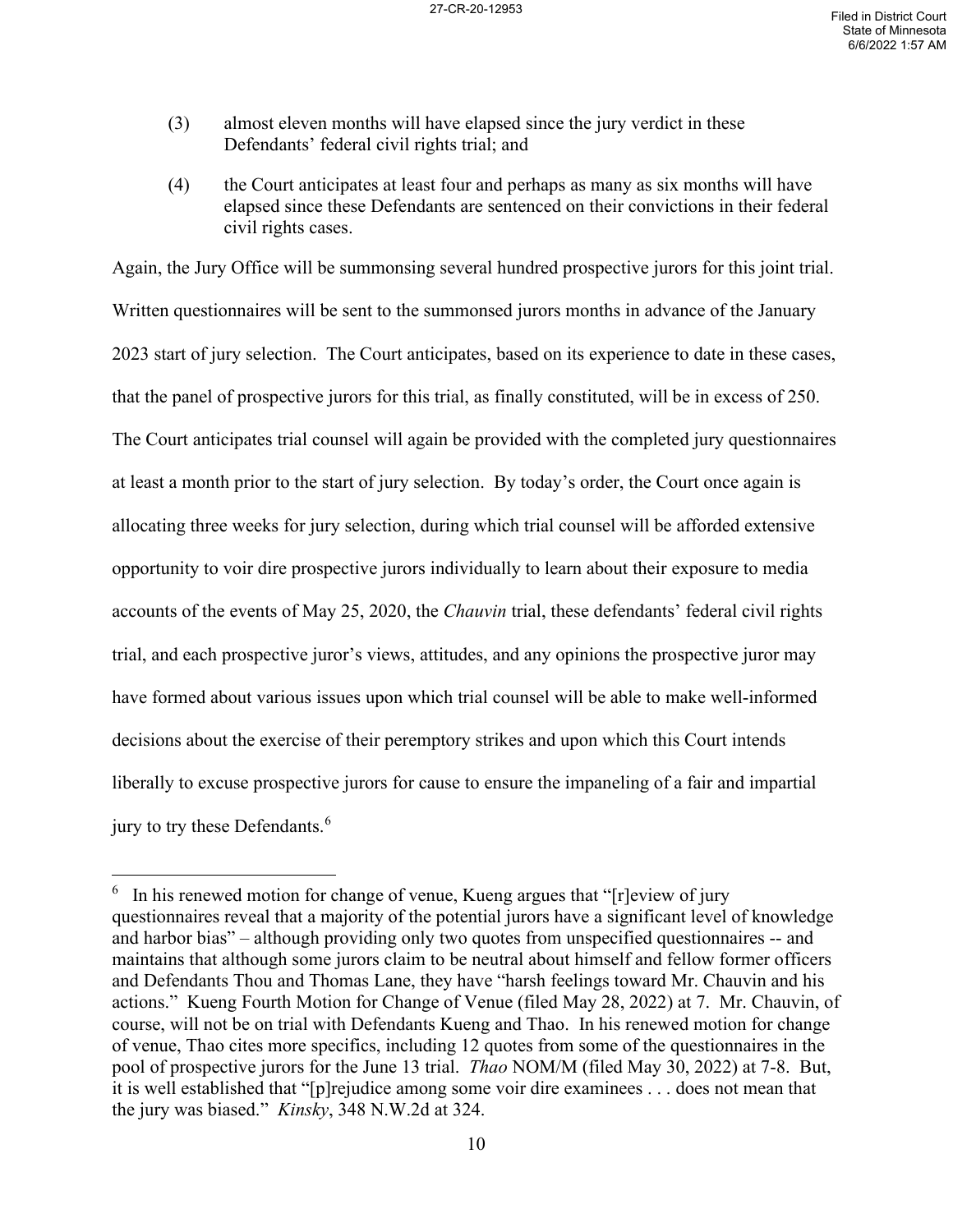In these cases as in *Chauvin*, the Court has undertaken appropriate steps to ensure the selection of an impartial jury, eliminating any likelihood that a fair trial could not be had in Hennepin County, by imposing extensive procedures to safeguard these Defendants' right to a fair trial. Minnesota appellate courts have long recognized that procedural safeguards can lessen or eliminate the "likelihood that a fair trial cannot be had." Minn. R. Crim. P. 25.02 subd. 3. In *Fairbanks*, for instance, the Minnesota Supreme Court approved the following measures: a "jury questionnaire" to identify impartial jurors; a directive "that the State confer with the defense to identify in advance any jurors who should not be summoned to voir dire"; "individual [ized] voir dire outside the presence of the other jurors, as required in first-degree murder cases"; "additional peremptory challenges to both parties"; and "ample" leeway for defense attorneys "to question the prospective jurors about their exposure to prejudicial publicity so [the defendant] could use the additional challenges intelligently." 842 N.W.2d at 303; *see also Warren*, 592 N.W.2d at 448 ("[A] defendant may effectively protect himself against the possibility of any prejudicial impact by carefully questioning prospective jurors about the publicity.").

Finally, and most importantly, the Court is satisfied that a fair and impartial trial can **eventually** be had in Hennepin County, the most populous and diverse county in the state, more than 2.3 times as populous as the second most populous county (Ramsey) and home to more than 22% of Minnesota's total population (as of 2022). Minn. R. Crim. P. 24.03 subd. 1(a) (standard for change of venue). *See also Skilling*, 561 U.S. at 382 (in affirming trial court's denial of defendant's motion to transfer venue, Court observed that, given the large and diverse pool of potential jurors in the Houston area, "the suggestion that 12 impartial individuals could not be empaneled is hard to sustain."). The same is true here. If, despite all these precautions and efforts, voir dire of a panel that will surely exceed 200 prospective jurors drawn from all over

11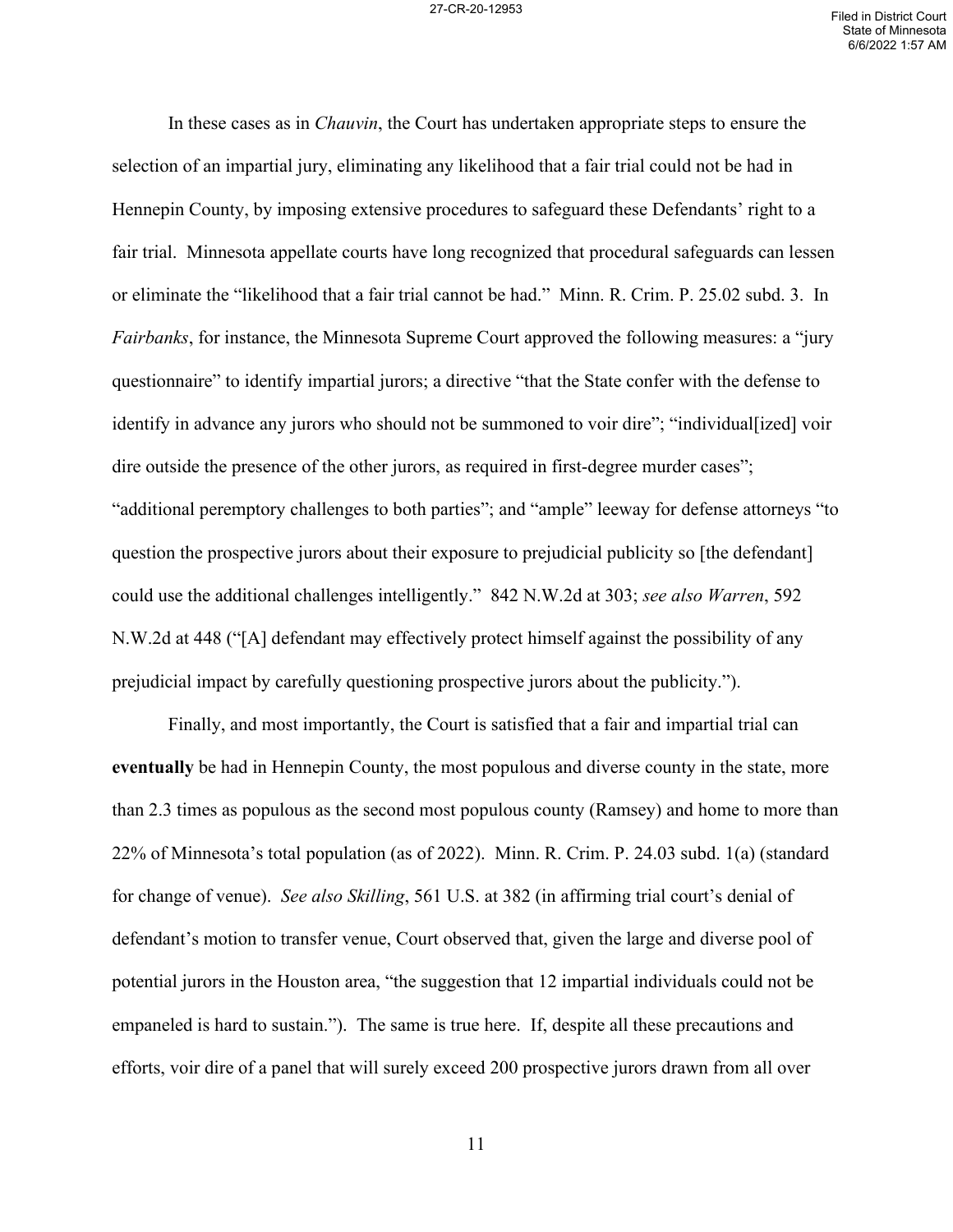Hennepin County does not enable the Court to impanel a fair and impartial jury of 14 or 15 at the close of jury selection in this joint trial at the end of January 2023, the Court may revisit the Defendants' motion to change venue.

#### **II. TRIAL CONTINUANCE**

Continuance of a trial date has been recognized as an effective tool to diminish the effect of prejudicial pretrial publicity*. State v. Brom*, 463 N.W.2d 758, 762 (Minn. 1990) ("We have consistently held that a **substantial** interval of time between the publicity complained of and the trial date decreases the likelihood of juror prejudice owing to that publicity," citing cases) (emphasis added).

Defendants have listed instances of recent "dissemination of potentially prejudicial material [that] creates a reasonable likelihood" of an unfair trial, based on factual developments and media publicity between February 24 and May 31, 2022*. See* Minn. R. Crim. P. 25.02 subd. 3; Thao Notice of Motion and Motion for a Change of Venue or in the Alternative a Motion for Continuance, Dk 584, pp. 2-5; Kueng Fourth Motion for Change of Venue or Continuance, Dk 588, pp. 4-5. Contrary to the State's assertion that nothing has changed and that Defendants are not pointing to any new facts warranting this Court revisiting its earlier decisions (*see* State Opp. at 1) Defendants correctly point out that this latest spate of potentially prejudicial pretrial information has been publicized after the jury panel members in these cases filled out their questionnaires.

Some of the recent publicity the Defendants reference is relatively innocuous and hardly seems likely to create a reasonable likelihood of an unfair trial.<sup>[7](#page-11-0)</sup> However, media reports and the

<span id="page-11-0"></span><sup>7</sup> These include the events surrounding the two-year anniversary of Mr. Floyd's death on May 25, 2022, Neal Katyal's hourly rate, the Amy Sweasy settlement, and Hennepin County Attorney Mike Freeman's reported move to Ramsey County, *etc.* While perhaps not as innocuous, the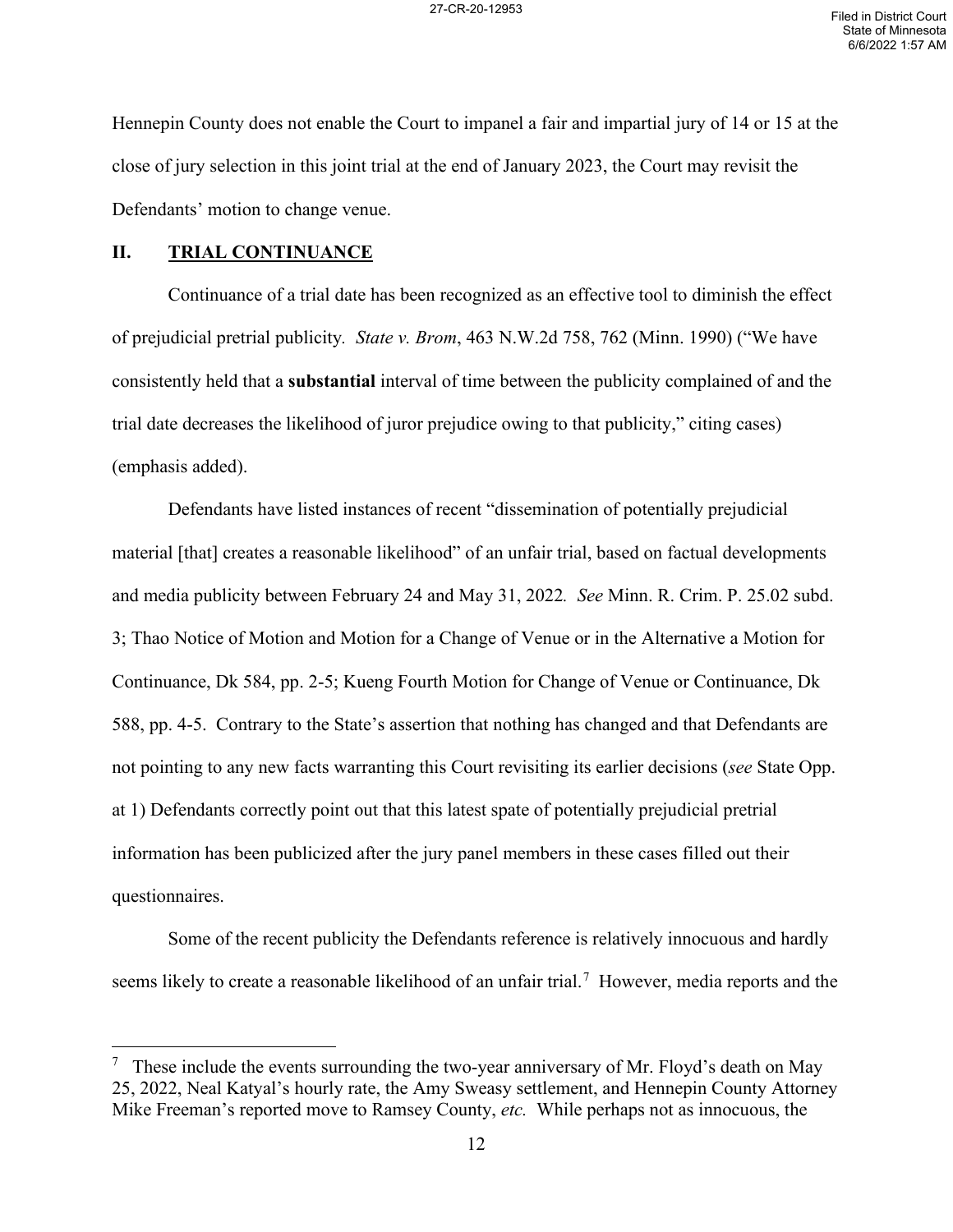attendant publicity to two events is particularly troublesome and does create a reasonable likelihood of an unfair trial in this Court's view were the trial to be held on June 13, 2022:

- (1) the fact that co-defendant Thomas Lane, who was mentioned in the jury questionnaires as one of the three co-defendants in the joint trial, pled guilty to the aiding and abetting second-degree manslaughter charge on May 18, 2022, less than four weeks prior to the scheduled start of jury selection on June 13, 2022; and
- (2) the fact that defendants Lane, Thao, and Kueng were found guilty by a jury in their federal civil rights trial in St. Paul on February 24, 2022 of violating George Floyd's civil rights based on largely the same evidence as will be introduced in Defendants Thao's and Kueng's joint state trial.

These two recent events and the publicity surrounding them are significant in they it

could make it difficult for jurors to presume Thao and Kueng innocent of the State charges.

Accordingly, the trial will be continued from June 13, 2022 to January 5, 2023 – just shy of

seven months -- to diminish the impact of this publicity on the Defendants' right and ability to

receive a fair trial from an impartial and unbiased jury.<sup>[8](#page-12-0)</sup>

# *III. AUDIO\VIDEO COVERAGE*

With the reduction in the number of defendants, Courtroom C-1856 can now be

configured, with the relaxed COVID protocols, to accommodate at least eighteen seats for the

public. Accordingly, the Court finds that this does not amount to a courtroom closure. *State v.* 

*Schmit*, 139 N.W.2d 800, 803 (Minn. 1966) ("[I]t has been held that restrictions on attendance

documentary that aired on PBS on May 31, 2022 represents the kind of publicity more appropriately addressed to prospective jurors during voir dire (Did they watch it? Even hear about it? Did they form any opinions based on having watched it? Could they put aside whatever they saw from that documentary and decide the Defendants' guilt or innocence based solely on the evidence presented at trial? *Etc*.) than as presumptively giving rise to the reasonable likelihood of an unfair trial.

<span id="page-12-0"></span> $8$  The State objects to a trial continuance but has not filed a demand for a speedy trial. Even if it had done so, the possibility of an unfair trial would be good cause to continue trial beyond sixty days from demand.